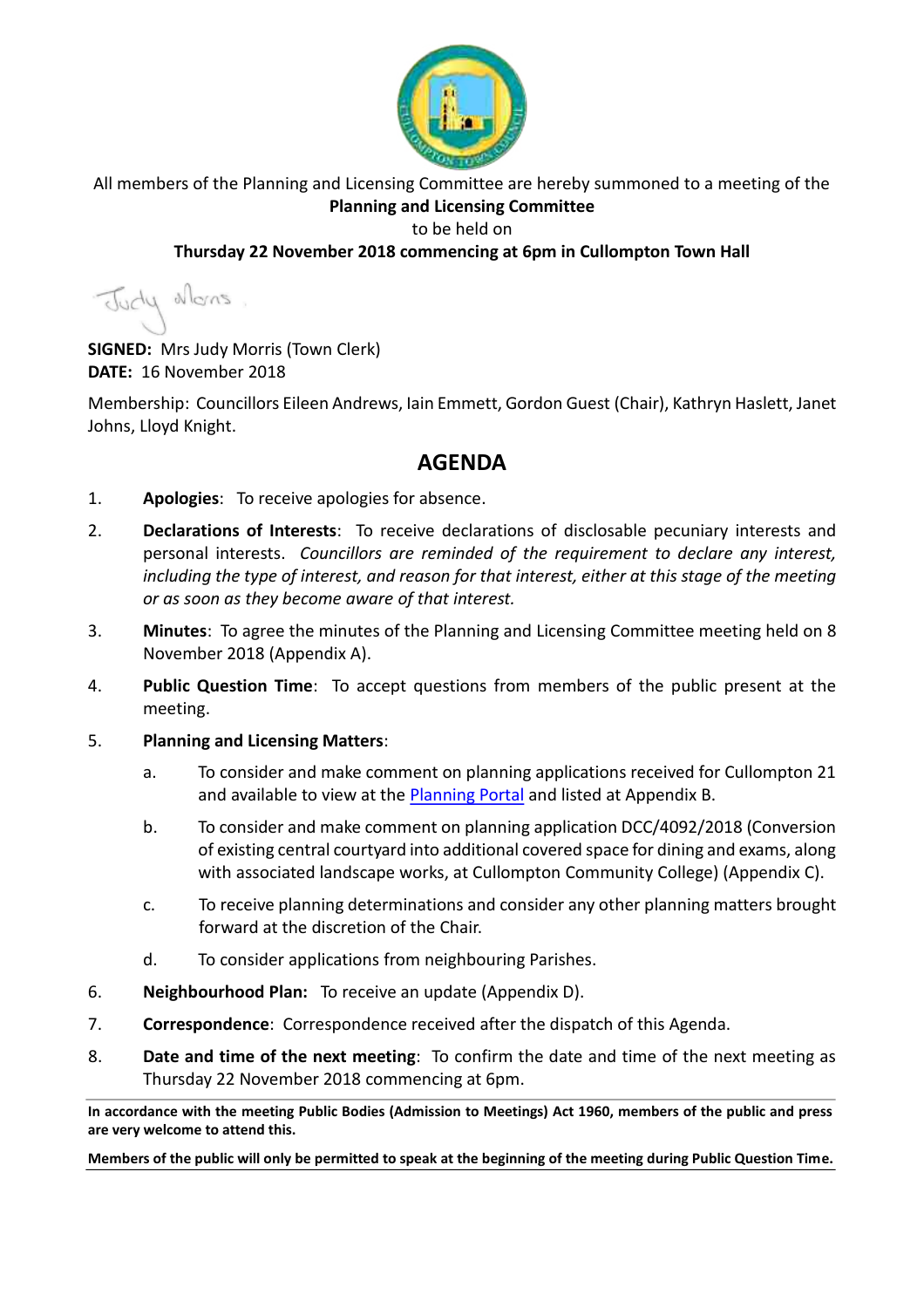

# **APPENDIX A**

#### **Planning and Licensing Committee**

held on

#### **Thursday 8 November 2018 commencing at 6pm in Cullompton Town Hall**

Membership: Councillors Eileen Andrews, Iain Emmett, Gordon Guest (Chair), Kathryn Haslett, Janet Johns, Lloyd Knight.

Those present: Councillors Gordon Guest (Clerk), Iain Emmett\*, Janet Johns, Lloyd Knight, Kathryn Haslett.

Matt Powell (Taylor Wimpey Homes)

The Deputy Town Clerk

The Assistant Town Clerk (Clerk)

*\* for part of the meeting only.*

## **DRAFT MINUTES**

- 87. **Apologies**: Councillor Eileen Andrews (personal)
- 88 **Declarations of Interests**: To receive declarations of disclosable pecuniary interests and personal interests. *Councillors are reminded of the requirement to declare any interest, including the type of interest, and reason for that interest, either at this stage of the meeting or as soon as they become aware of that interest.* Councillor Kathryn Haslett (swimming pool campaign).
- 89. **Minutes**: The minutes of the Planning and Licensing Committee meeting held on 25 October 2018 were adopted as a true and correct record of the meeting and signed as such. Proposed Councillor Gordon Guest, seconded Councillor Janet Johns.
- 90. **Public Question Time**: The member of the public present had no questions for the Committee.

#### 91. **Planning and Licensing Matters**:

- a. To consider and make comment on planning applications received for Cullompton 21 and available to view at the [Planning Portal](https://planning.middevon.gov.uk/online-applications/search.do?action=simple&searchType=BuildingControl) and listed at Appendix A.
- b. To receive planning determinations (Appendix B) and consider any other planning matters brought forward at the discretion of the Chair. Noted.
- c. To consider applications from neighbouring Parishes. None.
- d. To formulate a list of priorities for projects and the allocation of s106 funding for Public Open Spaces and Air Quality for approval by the council.
	- Upcott Field renovation including renewal of existing equipment.
	- At the steps between Bilbie Close and Crow Green Park provide for the installation of handrails either side of the steps.
	- Further development of Knightswood play area with a flat bike/scooter track.
	- Installation of a rock climbing arrangement at Knightswood.
	- Improvement of the path through Crow Green Park.
	- Improvement of the paths in the CCA Fields.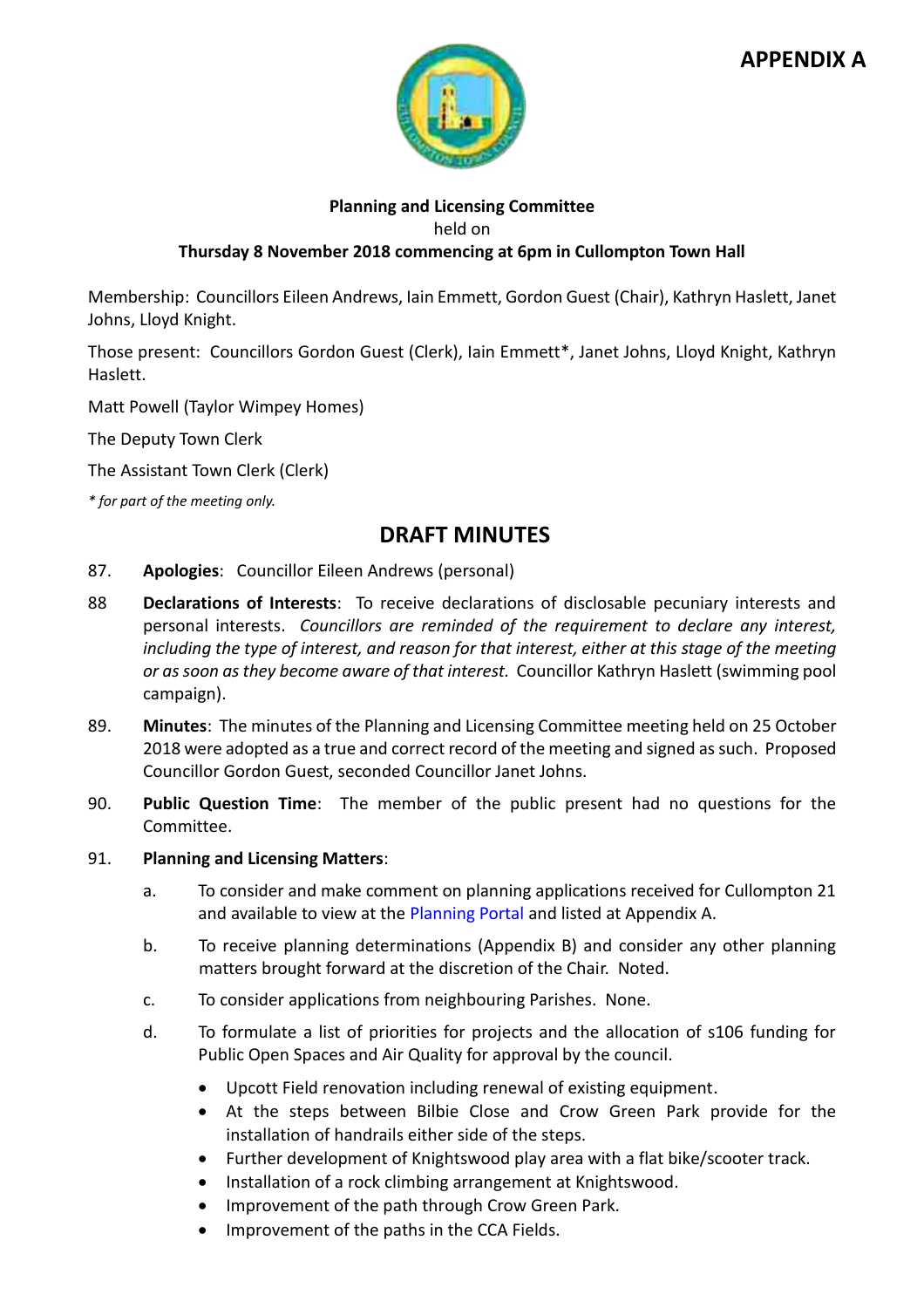- Improvement of the CCA/Tesco access at the foot of Middle Mill Lane.
- Provision of adult fitness equipment at:
	- o Tufty Park
	- o Upcott Field
	- o Meadow Lane
	- o Headweir Road
- Installation of further street furniture (benches etc) throughout the town. Exact locations are yet to be established although the route to the CVICH is key.
- Installation of shelters at unprotected bus stops such as Swallow Way (west bound) and Millennium Way including hard standings as necessary.
- Replacement of stiles on public rights of way with accessible gates.
- Stabilisation of Footpath 2 between the accessible gate and the footbridge across the watercourse.

## 92. **Neighbourhood Plan (NHP):**

a. To discuss the Neighbourhood Development Order (NDO) process in relation to the proposal to have a swimming pool constructed in the Cullompton NW Extension. When the Neighbourhood Plan has been adopted, a NDO can be commenced in order to allocate and approve the provision of a Swimming Pool. Locality can provide some support but won't consider it until such time as the NHP is adopted. Locality consider that this is precisely what NHP's are intended for. Timescale would be, probably, a couple of years. There will be budgetary implications and, as a result, the council will have to make the decision on whether or not to proceed. There was discussion surrounding the ongoing funding of the NHP and the funding required for the swimming pool NDO.

**RECOMMENDATION:** That the council agrees, in principle, to formulating a Neighbourhood Development Order for the provision of a swimming pool adjacent to the Cullompton North West Extension and that £9,000 is allocated in the council's 2019-2020 budget to support this Neighbourhood Development Order. Proposed Councillor Gordon Guest, seconded Councillor Janet Johns.

#### *Councillor Iain Emmett left the meeting.*

b. To receive an update. The NHP timetable was issued some time ago and, at this time, is still on target with the exception of the policy specific to the swimming pool as the evidence base is not yet ready. As a result, a new Regulation 14 consultation will not be required. It is anticipated to make the new NPPF changes and bring it to the council for approval in Feb  $19$  – from there it will go to MDDC and the Planning Inspector after which the public will be consulted in a referendum.

#### 93. **Correspondence**:

- a. From a Parishioner concerning building works in the New Cut, Cullompton (Appendix D). The Assistant Town Clerk reported that an email had been received from a concerned property owner in the vicinity of The New Cut stating that works being undertaken to a premises was having a detrimental effect on her neighbouring property. He further reported that the matter had been passed to MDDC for any required action and an enforcement case has been started (18/00334/Urban).
- b. It was noted that an application has been received from DCC regarding proposed building works to Cullompton Community College. The link to the application has been forwarded to members of the Planning Committee and comment will be made at the next meeting due to be held on 22 November 2018.
- 94. **Date and time of the next meeting**: To confirm the date and time of the next meeting as Thursday 22 November 2018 commencing at 6pm.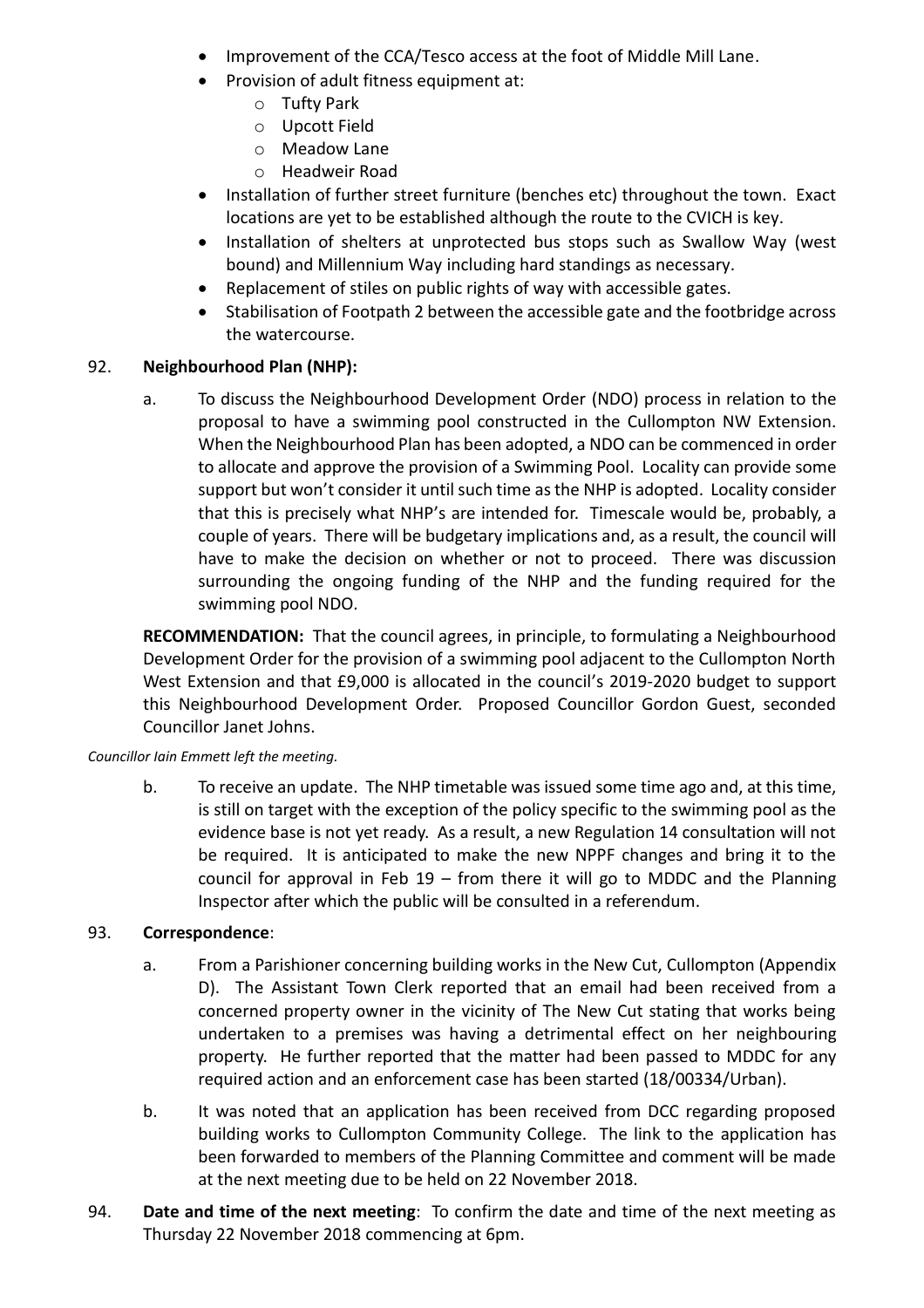## **PLANNING LIST FOR THE MEETING OF THE PLANNING AND LICENSING COMMITTEE ON 8 NOVEMBER 2018**

| <b>Application Number</b> | Expected<br>Decision<br>Level | Applicant                                                                            | Agent                     | Proposal                                                                                                                                                                      | Cullompton Town Council Comment and Recommendation                                            |
|---------------------------|-------------------------------|--------------------------------------------------------------------------------------|---------------------------|-------------------------------------------------------------------------------------------------------------------------------------------------------------------------------|-----------------------------------------------------------------------------------------------|
| 18/01698/HOUSE            | DEL                           | Mr and Mrs S Luxton<br>3 Forcefield Road<br>Cullompton<br>Devon.<br>EX15 1QB         | Miss Naomi<br>Jackson     | Erection of single storey extension at<br>3 Forcefield Road, Cullompton                                                                                                       | Recommend grant permission.                                                                   |
| 18/01675/HOUSE            | DEL                           | Mr G Cowley<br>58 Higher Street<br>Cullompton<br>Devon:<br><b>EX15 1AJ</b>           | <b>ARA Architects</b>     | Erection of a rear extension, erection<br>of store and formation of access and<br>provision of hardstanding for the<br>parking of vehicles at 58 Higher<br>Street, Cullompton | Recommend grant permission.                                                                   |
| 8/01593/LBC               | DEL                           | Mr & Mrs Cooper<br>St Patricks<br>1 Church Street<br>Cullompton<br>Devon<br>EX15 1JU | Mr Alister King-<br>Smith | Listed Building Consent to block two<br>interconnecting doorways at St<br>Patrick's, 1 Church Street,<br>Cullompton                                                           | Recommend grant permission.                                                                   |
|                           | DEL                           | Mrs Joy Davies<br>17 Redland Way<br>Cullompton<br>Devon<br>EX15 1GJ                  |                           | Application to remove 1 branch on 1<br>Yew tree protected by Tree<br>Milkmoor, Tiverton Road,<br>Cullompton                                                                   | Preservation Order 15/00008/TPO at Will accept the Tree and Planning Officers' determination. |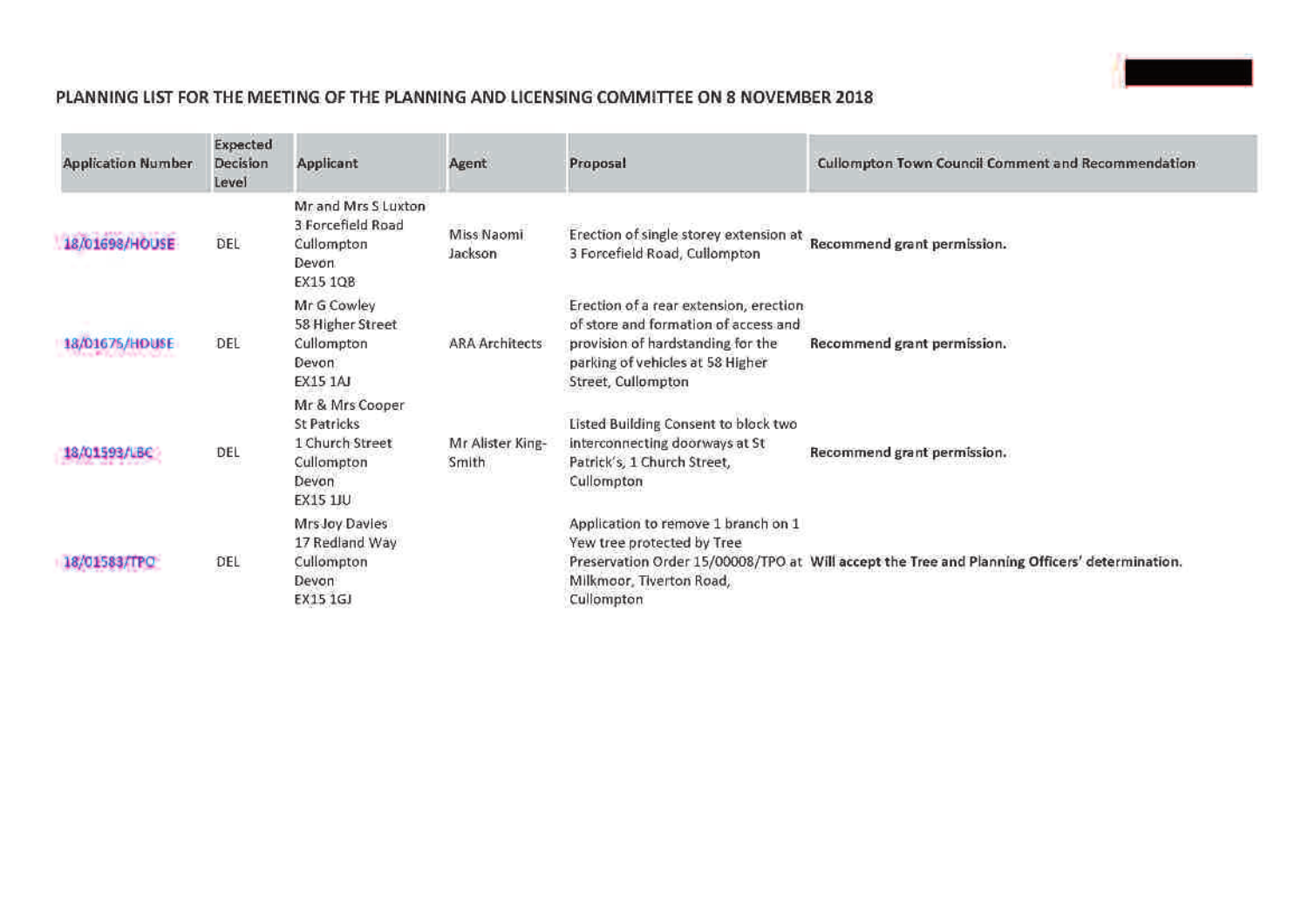

#### **LIST OF PLANNING DETERMINATIONS TO DATE 8 NOVEMBER 2018**

1. 18/01007/FULL - Erection of an agricultural livestock and storage building (Revised Scheme) and EA flood defence works in the form of an earth bund at Woodmill Farm Cullompton Devon EX15 1RX

Status **Permitted** with Conditions to Discharge.

2. 18/01276/HOUSE - Erection of extensions, to include annexe and garage with store at Bellington House Stoneyford Cullompton Devon EX15 1NU

Status **Permitted** with Conditions to Discharge

3. 18/01027/FULL - Erection of a two storey office building with undercroft for parking following demolition of existing single storey office block (Revised scheme) at Diespeker (Interiors) Ltd Unit 1 Longbridge Meadow Cullompton Devon EX15 1BT

Status **Permitted** with Conditions to Discharge

4. 18/01297/TPO - Application to fell 1 Oak tree protected by Tree Preservation Order 97/00013/TPO at 12 Dove Close Cullompton Devon EX15 1UL

Status Application **Permitted**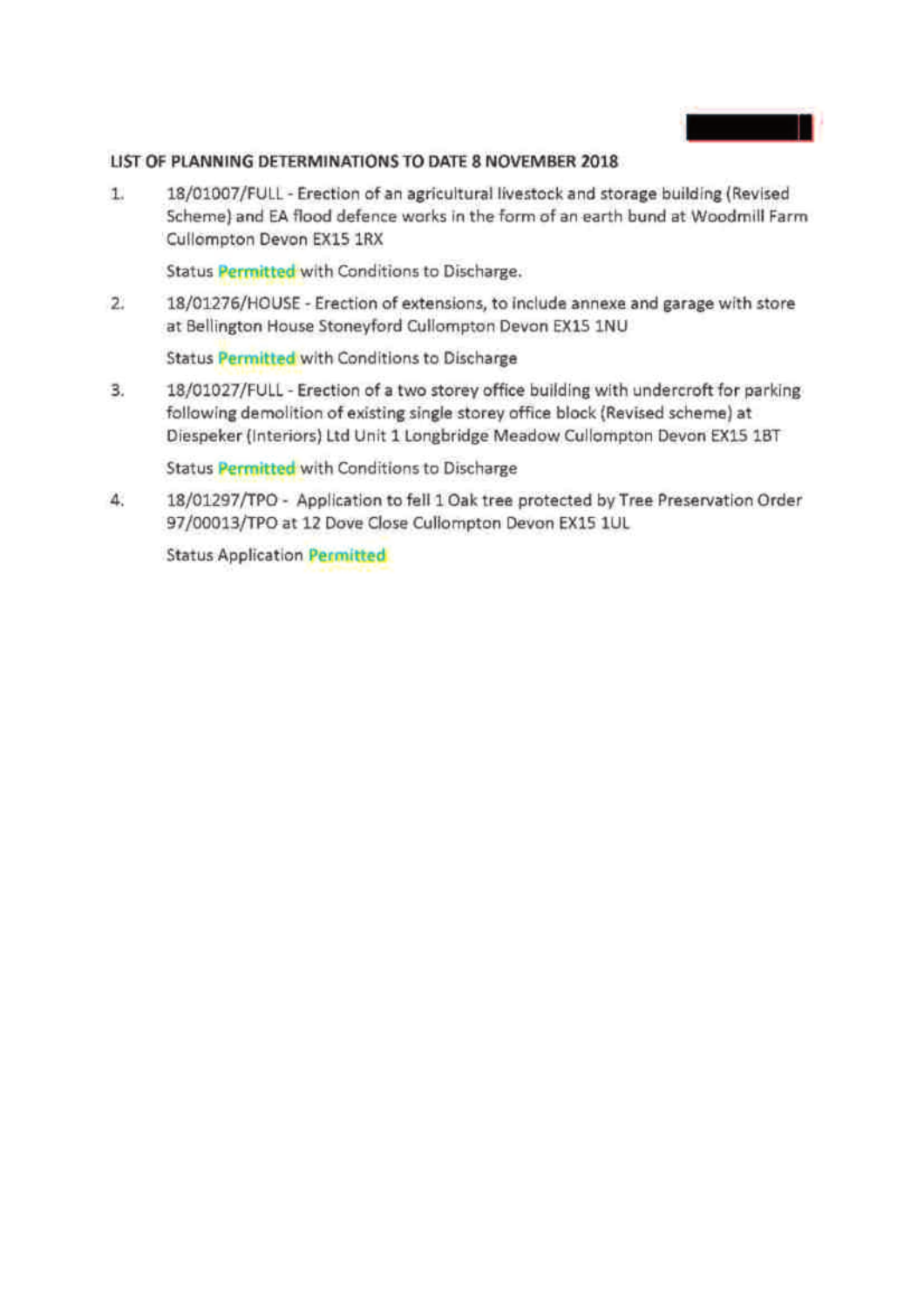#### **PLANNING LIST FOR THE MEETING OF THE PLANNING AND LICENSING COMMITTEE ON 22 NOVEMBER 2018**

| <b>Application Number Decision</b> | <b>Expected</b><br>Level | <b>Applicant</b>                                                                                                       | Agent                        | <b>Proposal</b>                                                                                                                                                                                                                                                                                                    | <b>Cullompton Town Council Comment</b><br>and Recommendation |
|------------------------------------|--------------------------|------------------------------------------------------------------------------------------------------------------------|------------------------------|--------------------------------------------------------------------------------------------------------------------------------------------------------------------------------------------------------------------------------------------------------------------------------------------------------------------|--------------------------------------------------------------|
| 18/01773/TPO                       | <b>DEL</b>               | Mrs Campbell<br>The Flat<br>The Walronds<br>6 Fore Street<br>Cullompton                                                | Mr Colin Inder               | Application to crown raise 1 Lime tree to 2 metres above top of<br>wall; crown thin 1 Lime tree, remove deadwood and reduce lateral<br>spread over carpark by up to 2m and remove epicormic growth<br>from trunk, protected by Tree Preservation Order 07/00001/TPO<br>at The Walronds, 6 Fore Street, Cullompton. |                                                              |
| 18/01742/FULL                      | <b>DEL</b>               | Mr J Opie<br>Goonvean Holdings Ltd<br>C/o Mr Alex Graves<br><b>PCL Planning</b><br>13A - 15A Old Park<br><b>EXETER</b> |                              | Variation of condition (7) of planning permission 17/00558/FULL<br>to accord with the S278 and land dedication process at land and<br>buildings at NGR 303161 108402 (Venn Farm), Cullompton.                                                                                                                      |                                                              |
| 18/01424/FULL                      | <b>DEL</b>               | ML & E M Persey<br>Park Farm<br><b>Bradninch</b>                                                                       | Mr James<br>Whilding, Acorus | Erection of an agricultural livestock building at land at NGR 301292<br>105798 (Padbrook Hill), Cullompton.                                                                                                                                                                                                        |                                                              |
| 18/01805/FULL                      | <b>DEL</b>               | <b>Barton Ponds</b><br>The Bartons<br>Knowle<br>Cullompton                                                             |                              | Mr D P R & Mrs S Reed Mrs Jane Pritchett Erection of storage shed and formation of access track (Revised<br>Scheme) at Land at NGR 300024 107349, Barton Ponds, Knowle,<br>Cullompton                                                                                                                              |                                                              |
| 18/01797/FULL                      | <b>DEL</b>               | Mrs C Norman & Mr A Mr Alex Wotton<br>Wood<br>Tye Farm<br>Langford<br>Cullompton                                       |                              | Erection of an agricultural storage building at Land at NGR 302744<br>103597 (Tye Farm), Langford, Devon                                                                                                                                                                                                           |                                                              |
| 18/01507/HOUSE                     | <b>DEL</b>               | Mrs W Gillings,<br><b>XLPlanning</b><br>1A Fore Street<br>Cullompton                                                   |                              | Erection of single storey side and rear extension after demolition of Erection of single storey side and rear<br>outbuildings at 13 Colebrooke Lane, Cullompton                                                                                                                                                    | extension after demolition of<br>outbuildings                |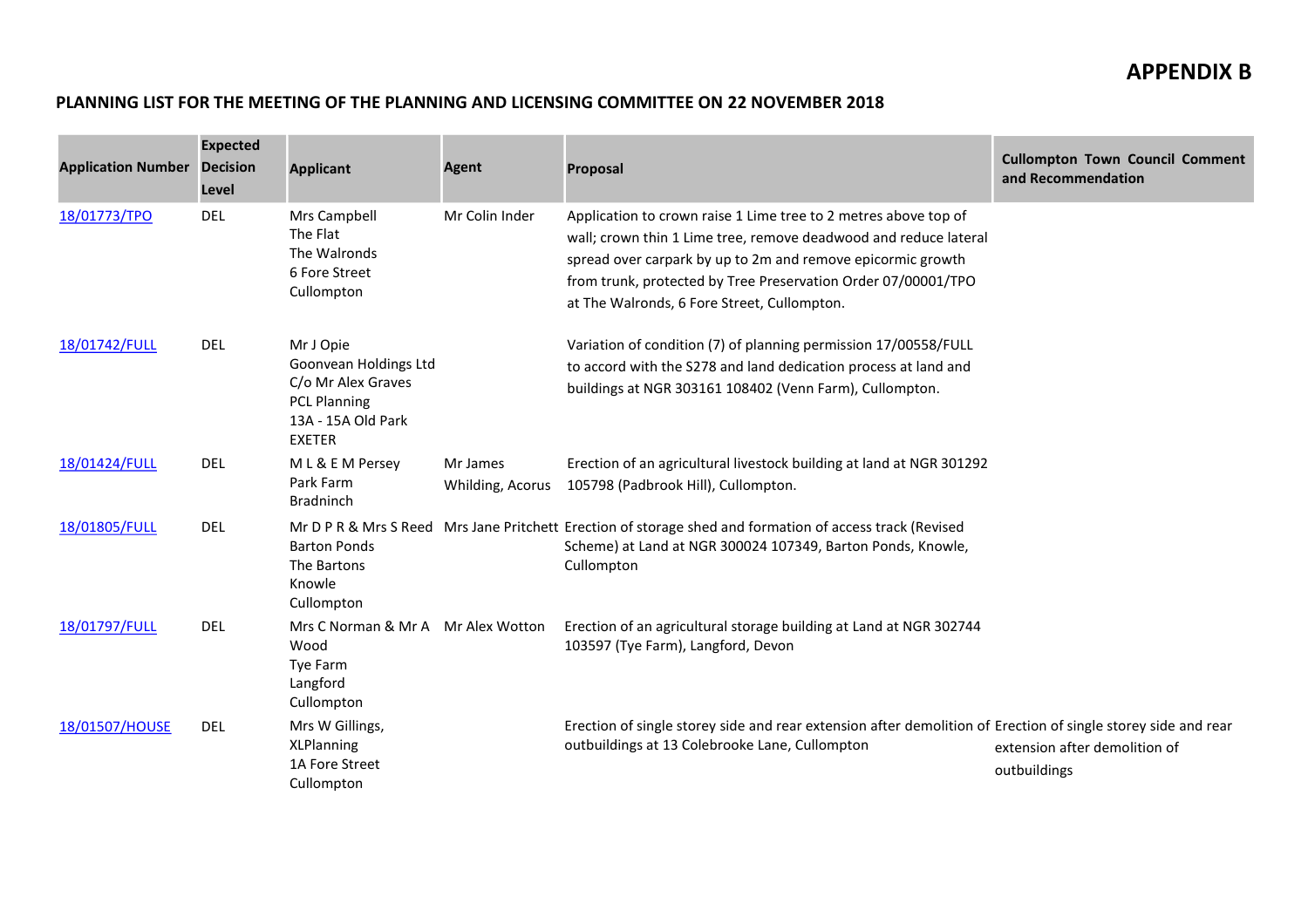

#### **Planning, Transportation and Environment**

Mrs J Morris Parish/Town Clerk Cullompton Town Council Town Hall 1 High Street **Cullompton** EX15 1AB

County Hall Topsham Road Exeter EX2 4QD

Tel: 01392 383000 Email: planning@devon.gov.uk

**Our Ref: SBX/DCC/4092/2018**

6 November 2018

Dear Mrs Morris,

#### **Town and Country Planning General Regulations 1992 - Regulation 3**

**Conversion of existing central courtyard into additional covered space for dining and exams, along with associated landscape works at Cullompton Community College, Exeter Road, Cullompton, EX15 1DX**

The County Planning Authority has received a planning application for the above proposed development.

**PLEASE NOTE:** You are kindly asked to always use the following link https://planning.devon.gov.uk/PlanDisp.aspx?AppNo=DCC/4092/2018&cuuid=FD9BF74F-F391-485D-A50E-A54828EBBD35 to view the application documents, and use the **Comment on this application'** button towards the top of the web page to access your unique online consultation response form for this application.

I would appreciate any comments you may have regarding this application within 21 days of the date of this letter. If I do not receive a substantive response from you within this timescale, the County Council will proceed to determine this application on the basis that you raise no objection to the proposal.

Should this timescale cause you difficulties or should you have any particular queries regarding this application, please do not hesitate in contacting me.

Yours sincerely

Stephen Boundy

Stephen Boundy Planning, Transportation and Environment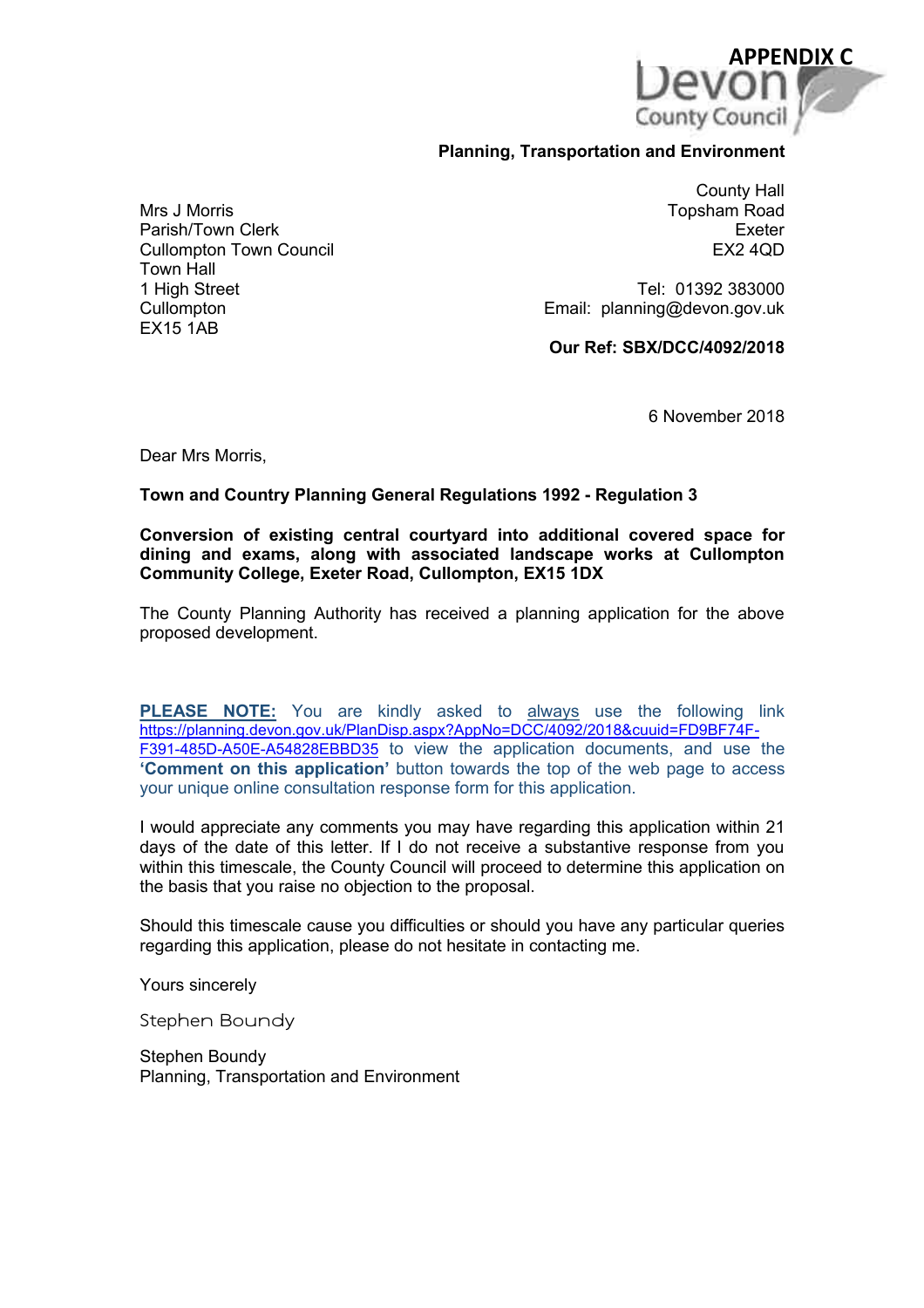### 15<sup>th</sup> November 2018. Cullompton Neighbourhood Plan report from Cllr Gordon Guest.

The Cullompton Neighbourhood Plan Steering Group met on Wednesday 14th November 2018 in Cullompton Library.

All Cullompton Town Councillors need to remind themselves of the nine pages NHP report produced in August 2018. As this update continues from that report.

### **Neighbourhood Plan.**

The Neighbourhood Plan is on track to be completed in early 2019 as per the August timeline.

- In January 2019, the full updated NHP booklet will be presented to the NHP Steering group for signing off as completed.
- In February 2019, The full NHP booklet will be presented to the full Town Council. Should the town council agree the NHP Plan it would then be emailed to MDDC by end of February or early March 2019.
- The new 2018 National Planning Policy Framework comes into force at the end of January 2019 so the Neighbourhood Plan cannot be completed before this date.
- Mr Weston is updating the NHP in light of NPPF new statements.
- Regulation 14 Consultation. The NHP has successfully had a regulation 14 public consultation. As the changes to the NHP are minor (new NPPF) there is no need for a further regulation 14 consultation.

Therefore, all being well, the Town Council should expect the NHP to come to a meeting in February 2019. As this will be a lengthy document CTC will need to decide if it should be at a standard council meeting or if an extra meeting should be called just for the NHP.

CTC should ensure they ask MDDC for the outstanding funds before completion. The NHP consultant will still need to give advice regarding the choice of planning inspector and in meetings with the planning inspector during the next four to five months from March 2019.

MDDC would estimate a month for MDDC to check NHP. A further month to allocate a planning inspector. The planning inspector would take two to three months to comment on the NHP. When all was agreed, there would be a further 6-week public consultation. Finally, probably September / October 2019, there would be a public referendum. This would be a majority vote by the general public.

From March 2019, MDDC will be responsible for sorting out the Planning Inspector and moving the NHP through the final legal stages. However, the NHP group would still need access to the NHP consultant and for hiring rooms for meetings. These costs would need to be in the budget from April 2019.

Once the NHP is submitted to MDDC, say early March 2019, the NHP has legitimate planning status and must be consulted alongside the MDDC Local Plan.

#### **Swimming Pool land allocation.**

There is a delay in the progress of the North West Extension. The Cullompton swimming pool and hydrotherapy pools cannot come forward until the NW Extension relief road is under construction.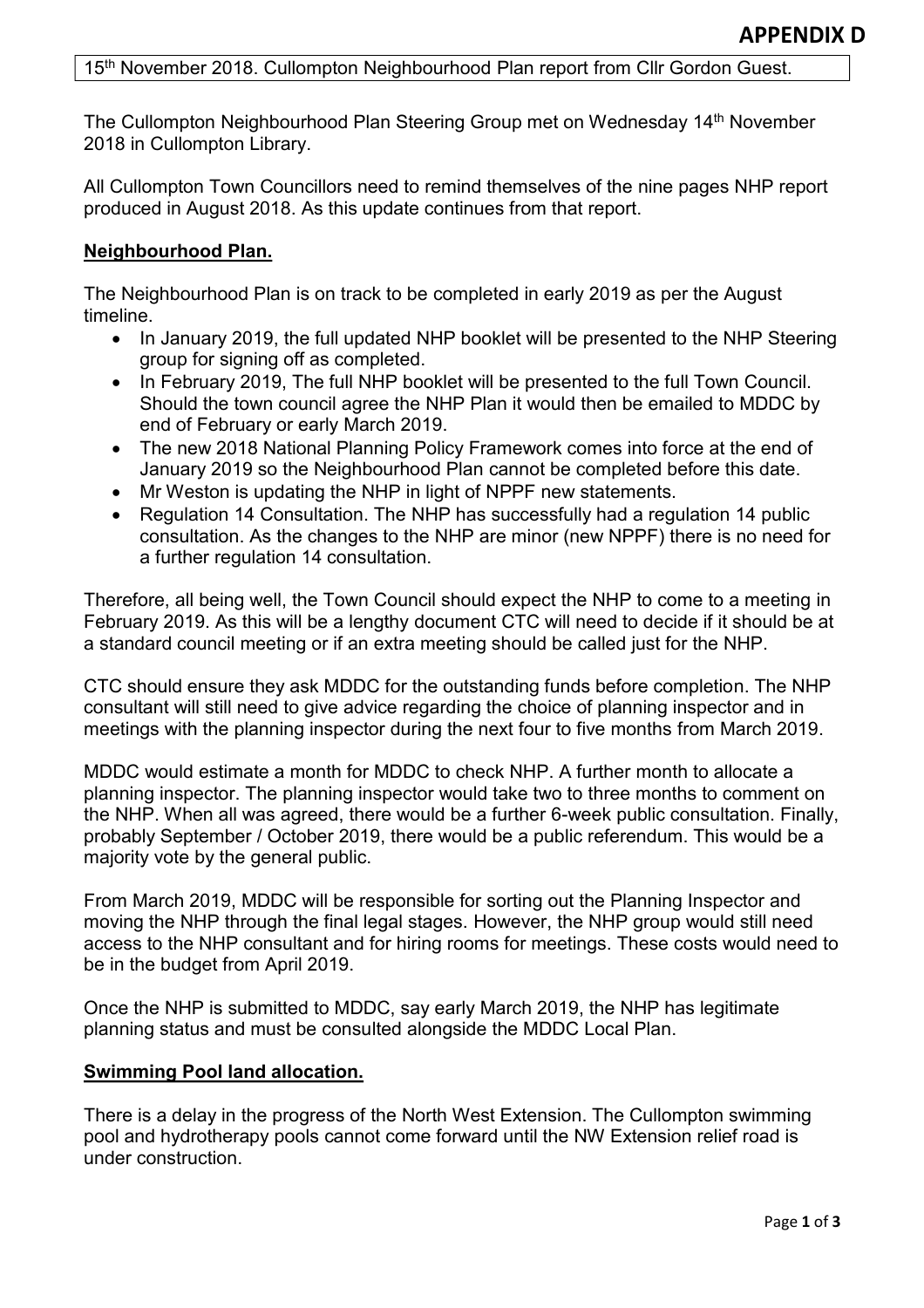Due to the delay of the NW Extension, the detailed viability assessments on the land for the swimming pool are also delayed. You cannot plan for this until it is certain there will be a relief road and when it will be actually built.

The proposal remains that a parcel of land adjacent to the NW Extension has been identified. The Landowners are willing to provide a site for the swimming pool and hydrotherapy pools complex. They would also need to allocate some additional land for between 300 and 350 houses. Funding through S106 would come from these houses for the swimming pool. Theoretical computer calculations suggest this might be around £1.5 million; it might be nearer £2 million. Again, the precise sum cannot be calculated until building has begun on the NW Extension and MDDC and DCC know exactly what their S106 contributions from developers will be for infrastructure.

For these reasons, the NHP does not include a detailed swimming pool policy. The NHP does include a flexible swimming pool policy, which would support a future development of the swimming pool.

## **Neighbourhood Development Order. (For swimming pool).**

Locality are the company that advises on Neighbourhood Plans and administers grant funding. (There will be grants available from April 2019). Locality have advised Cullompton Neighbourhood Plan that they should complete the existing NHP. Once the NHP moves towards completion (April 2019). Cullompton could apply to set up a specific Neighbourhood Development Order (NDO) to allocate land for the swimming pool including land for the housing (some 300 to 350) to help fund the swimming pool. This has been discussed in some detail with MDDC planning, who in principal would support Cullompton Town Council developing this NDO plan. THE NDO PLAN WOULD BE CULLLOMPTON TOWN COUNCILS, working through a steering group as at present.

Therefore, the full Cullompton Town Council would need to agree to develop and fund a Neighbourhood Development Order from April 2019. This NDO would be specifically relating to the swimming pool and its land allocation. It would make use of the existing policy of the swimming pool in the current NHP.

Because the NDO is very specific it would be shorter to write and faster to develop than the current NHP. Although a budget needs to be agreed by CTC from April 2019. The NDO does not need to actually formally start with an application to Locality until all procedures are in place. That is until MDDC planning believe they have enough detailed information to make the swimming pool and houses viable as a planning project **AND THE NW EXTENSION ACTUALLY HAS HOUSES AND ROADS BEING BUILT.** 

Quite simply this is the best chance Cullompton has of getting a swimming pool. It is the closest it has come to realising this long held dream. As Councillor Eileen Andrews has stated for many many years there has been a swimming pool campaign.

## **Funding.**

 Bids can be made to Locality for grant funding. Possibly some £5,000 to £8,000. Exact details will be known by Locality in 2019.